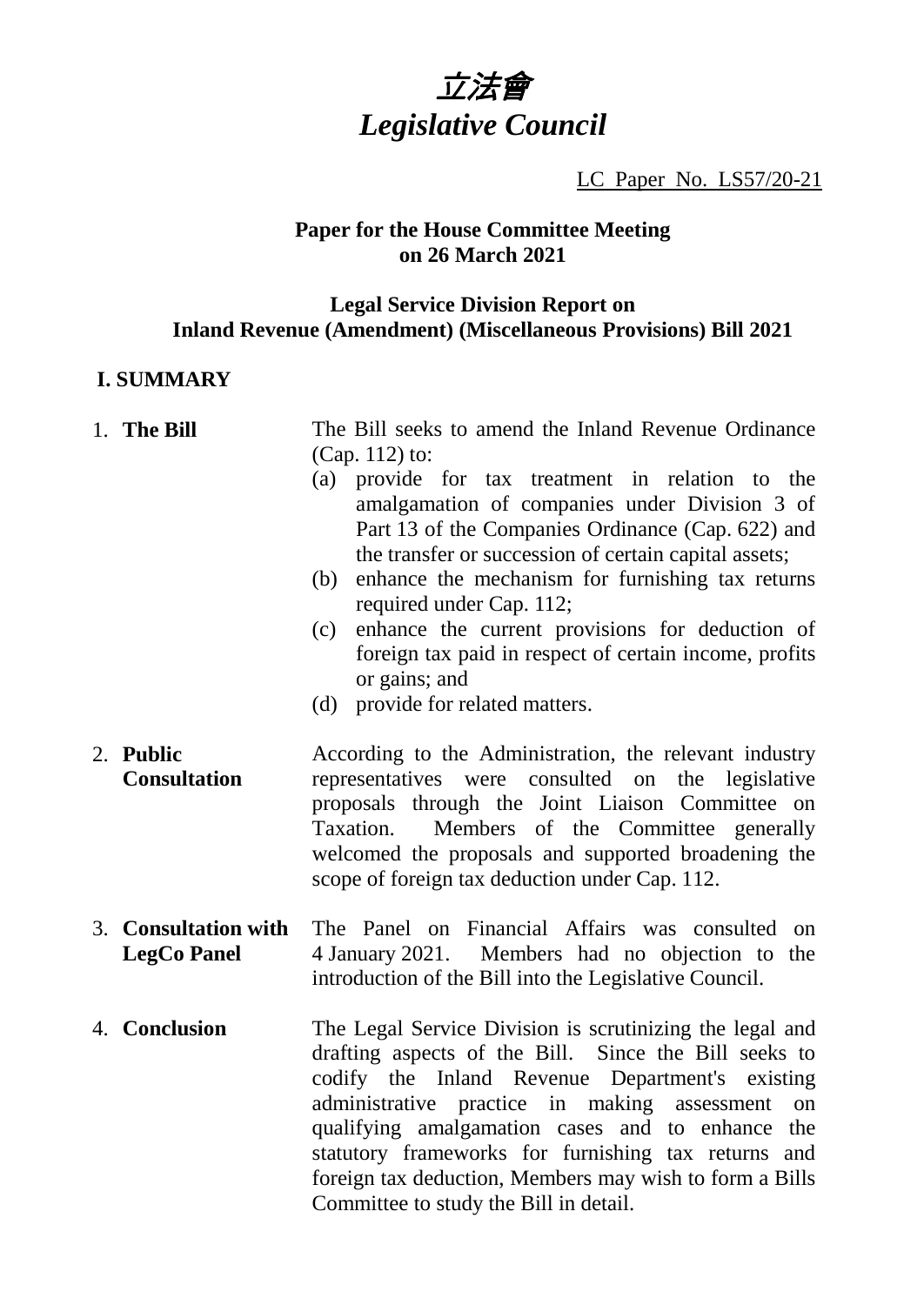# **II. REPORT**

The date of First Reading of the Bill is 24 March 2021. Members may refer to the Legislative Council ("LegCo") Brief (File Ref.: TsyB R 183/700-6/12/0 (C)) issued by the Financial Services and the Treasury Bureau in March 2021 for further details.

## **Object of the Bill**

- 2. The Bill seeks to amend the Inland Revenue Ordinance (Cap. 112) to:
	- (a) provide for tax treatment in relation to the amalgamation of companies under Division 3 of Part 13 of the Companies Ordinance (Cap. 622) and the transfer or succession of certain capital assets;
	- (b) enhance the mechanism for furnishing tax returns required under Cap. 112;
	- (c) enhance the current provisions for deduction of foreign tax paid in respect of certain income, profits or gains; and
	- (d) provide for related matters.

## **Background**

3. Division 3 of Part 13 of Cap. 622, which came into effect on 3 March 2014, provides for a set of court-free amalgamation procedures for wholly-owned intra-group companies incorporated in Hong Kong and limited by shares to amalgamate and continue as one company ("qualifying amalgamation"). At present, the Inland Revenue Department ("IRD") makes assessment on qualifying amalgamation cases in accordance with an assessment practice published on  $\text{RD's website}$ <sup>1</sup> According to paragraph 5 of the LegCo Brief, while the interim administrative assessment practice has been implemented smoothly since its publication, it is necessary to introduce legislative amendments to codify the practice into Cap. 112 for clarity and certainty. The Bill is thus introduced into LegCo to provide for tax treatment in relation to qualifying amalgamations and the transfer or succession of certain capital assets. It also seeks to enhance the statutory frameworks for furnishing tax returns and foreign tax deduction.

## **Provisions of the Bill**

4. The Bill consists of six Parts. The key provisions of the Bill are summarized in the ensuing paragraphs.

 $\frac{1}{1}$ See [https://www.ird.gov.hk/eng/tax/bus\\_cfa.htm](https://www.ird.gov.hk/eng/tax/bus_cfa.htm) (accessed on 23 March 2021).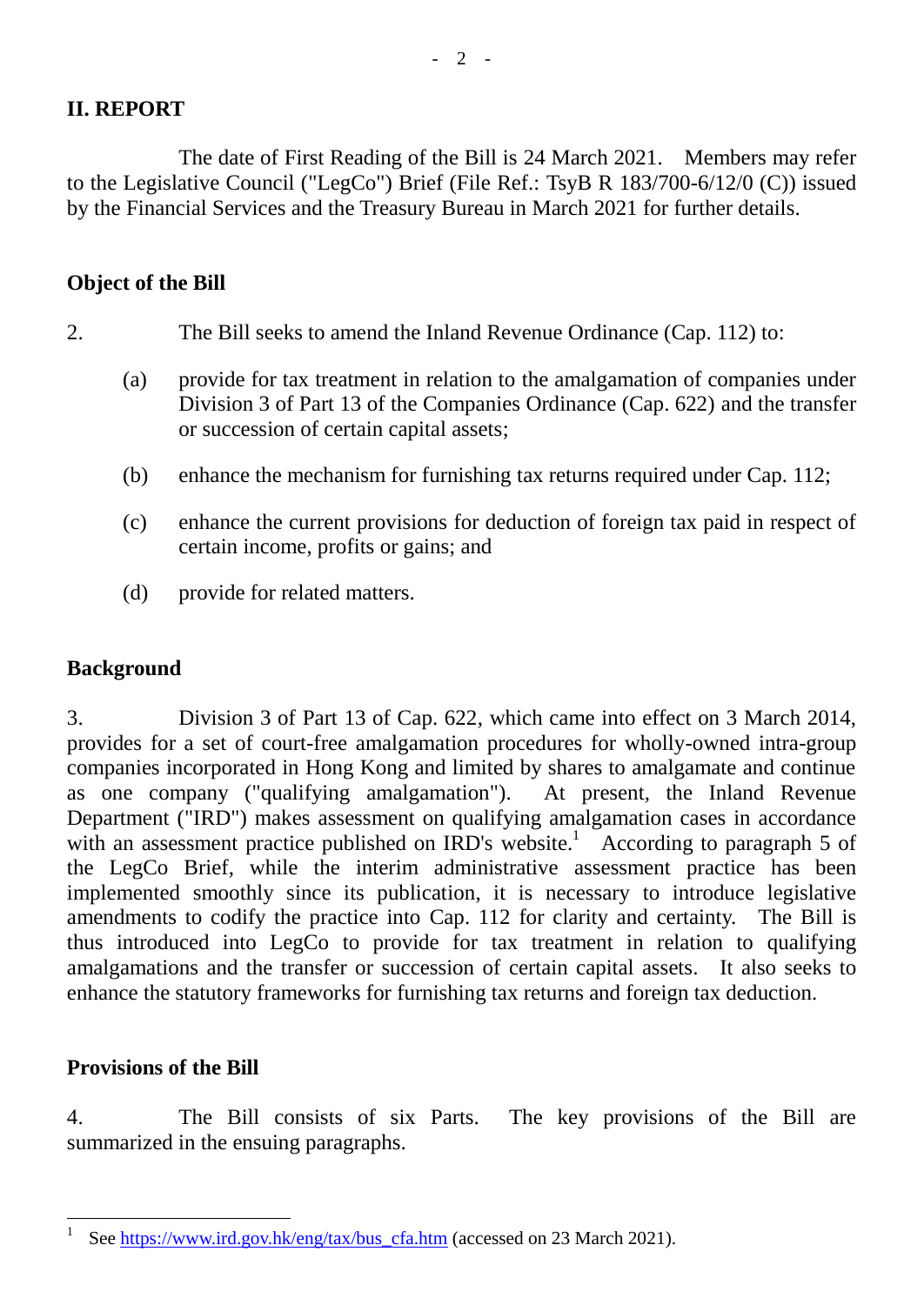## Proposed amendments relating to qualifying amalgamations (Part 2 of the Bill)

## *Tax treatment for qualifying amalgamations (proposed new Part 6C and Schedule 17J)*

5. Clause 3 of the Bill proposes to add a new Part 6C (i.e. new sections 40AE to 40AM) to Cap. 112 to provide for tax treatment in relation to qualifying amalgamations<sup>2</sup> that take effect on or after the commencement date of the enacted Ordinance ("Amendment Ordinance") upon passage of the Bill.

6. Clause 4 of the Bill proposes to add a new Schedule 17J to Cap. 112 to provide for special tax treatment for the amalgamating companies (i.e. the companies whose shares are cancelled on the amalgamation) and amalgamated company (i.e. the company whose shares are not cancelled on the amalgamation) in a qualifying amalgamation for the purpose of calculating profits tax payable by those companies as a result of the amalgamation. Under the proposed new section 40AM, the amalgamated company could elect irrevocably for the proposed new Schedule 17J to apply to the amalgamated company and each amalgamating company in the qualifying amalgamation. Special tax treatment under the proposed new Schedule 17J would include, among others, the following:

- (a) if the amalgamated company succeeds to any asset (excluding trading stock) of an amalgamating company, the amalgamated company would be treated as if it were the continuation of and the same person as the amalgamating company and be allowed to claim deductions and annual allowance in respect of the asset (section 3 of the proposed new Schedule 17J); and
- (b) if the amalgamated company succeeds to any trading stock of a trade or business carried on by an amalgamating company in Hong Kong on the amalgamation and the amalgamated company uses the trading stock as its trading stock for carrying on a trade or business in Hong Kong from the date of amalgamation, the trading stock would be accounted for in the financial account of the amalgamated company at a value equal to the carrying amount of the trading stock of the amalgamating company immediately before the date of amalgamation (section 6 of the proposed new Schedule 17J).

#### Proposed amendments relating to specified assets (Part 3 of the Bill)

7. Currently, except for limited circumstances<sup>3</sup>, there is no provision under Cap. 112 to deal with the transfer of assets without sale, such as in the case of a qualifying amalgamation. In the absence of specific provisions, the capital expenditures which have been allowed deductions or allowance cannot be clawed back in assessing profits tax.

 $\frac{1}{2}$ "Qualifying amalgamation" is proposed to be defined in the new section 40AE to mean an amalgamation of companies under section 680 or 681 of Cap. 622 and for which a certificate of amalgamation has been issued by the Registrar of Companies under section 684(3) of Cap. 622.

<sup>3</sup> For example, under section 16J(5B) and (5C) of Cap. 112 which deals with cessation of business without sale of an environment-friendly vehicle, the Commissioner of Inland Revenue is empowered to use the open market value of the asset at the time of cessation as the deemed proceeds of sale.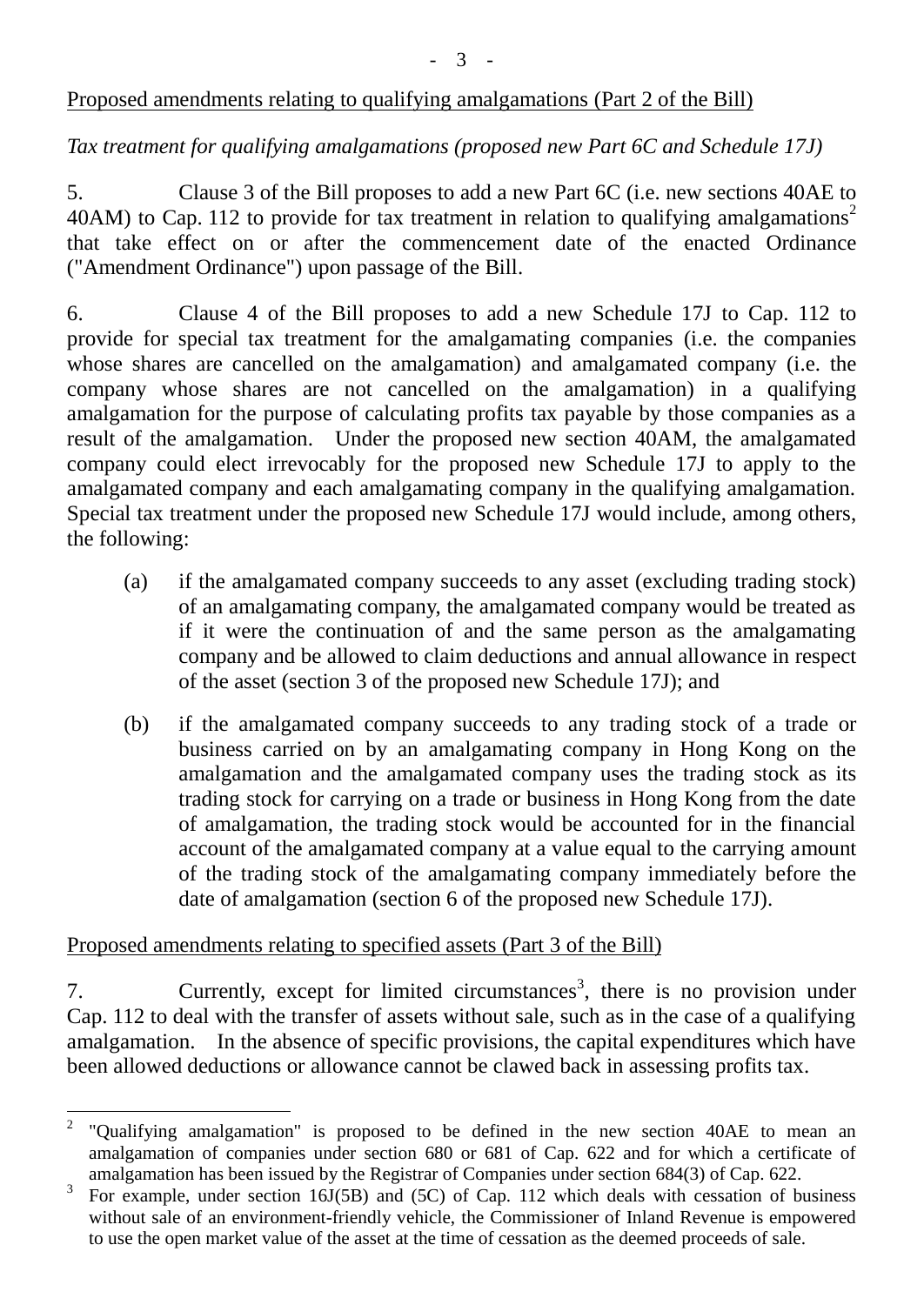8. Clause 5 of the Bill proposes to add a new Part 6D (i.e. new sections 40AN to 40AU) to Cap. 112 to provide for tax treatment in relation to the transfer of specified assets without sale or the succession to specified assets through a qualifying amalgamation (in relation to which no election has been made under the proposed new section 40AM as stated above) that occurs on or after the commencement date of the Amendment Ordinance.

9. In gist, "specified asset" is proposed to be defined in the new section 40AO to include certain things (e.g. machinery or plant, commercial or industrial building or structure) or rights (e.g. patent rights or intellectual property rights) for which a deduction for the relevant capital expenditure or an annual allowance has been allowed or made to the person who incurred the capital expenditure.

- 10. Under the proposed new sections 40AS to 40AU:
	- (a) the transfer of specified asset without sale or the succession to specified asset through a qualifying amalgamation would be deemed as a sale; and
	- (b) for the purposes of computing the chargeable profits, the transferor would be deemed to have received proceeds of sale of the specified asset at the lower of the open market value of the asset and the capital expenditure (or the total amount of deductions allowed for the expenditure) incurred by the person, and the transferee would be deemed to have incurred expenditure on the purchase of the specified asset in the same amount.

## Proposed amendments relating to furnishing of tax returns (Part 4 of the Bill)

## *Furnishing tax returns*

11. Clauses 6 to 8 of the Bill mainly seek to enhance the mechanism for furnishing tax returns required under Cap. 112 by:

- (a) amending section 51AA of Cap. 112 to provide for the alternative way of mixed filing (i.e. using a printed paper form, or furnishing the relevant particulars in a form other than paper form as specified by the Board of Inland Revenue (e.g. e-filing)) (clause 7);
- (b) adding a new section 51AAB to empower the Commissioner of Inland Revenue, by notice published in the Gazette, to require any class or description of persons to furnish a return in the form of an electronic record (clause 8);  $4 \text{ and}$
- (c) adding a new section 51AAD to provide for the engagement of service providers for furnishing returns for or on behalf of the taxpayers (clause 8).

<sup>4</sup> Such notice would be subsidiary legislation subject to scrutiny of LegCo pursuant to the negative vetting procedure.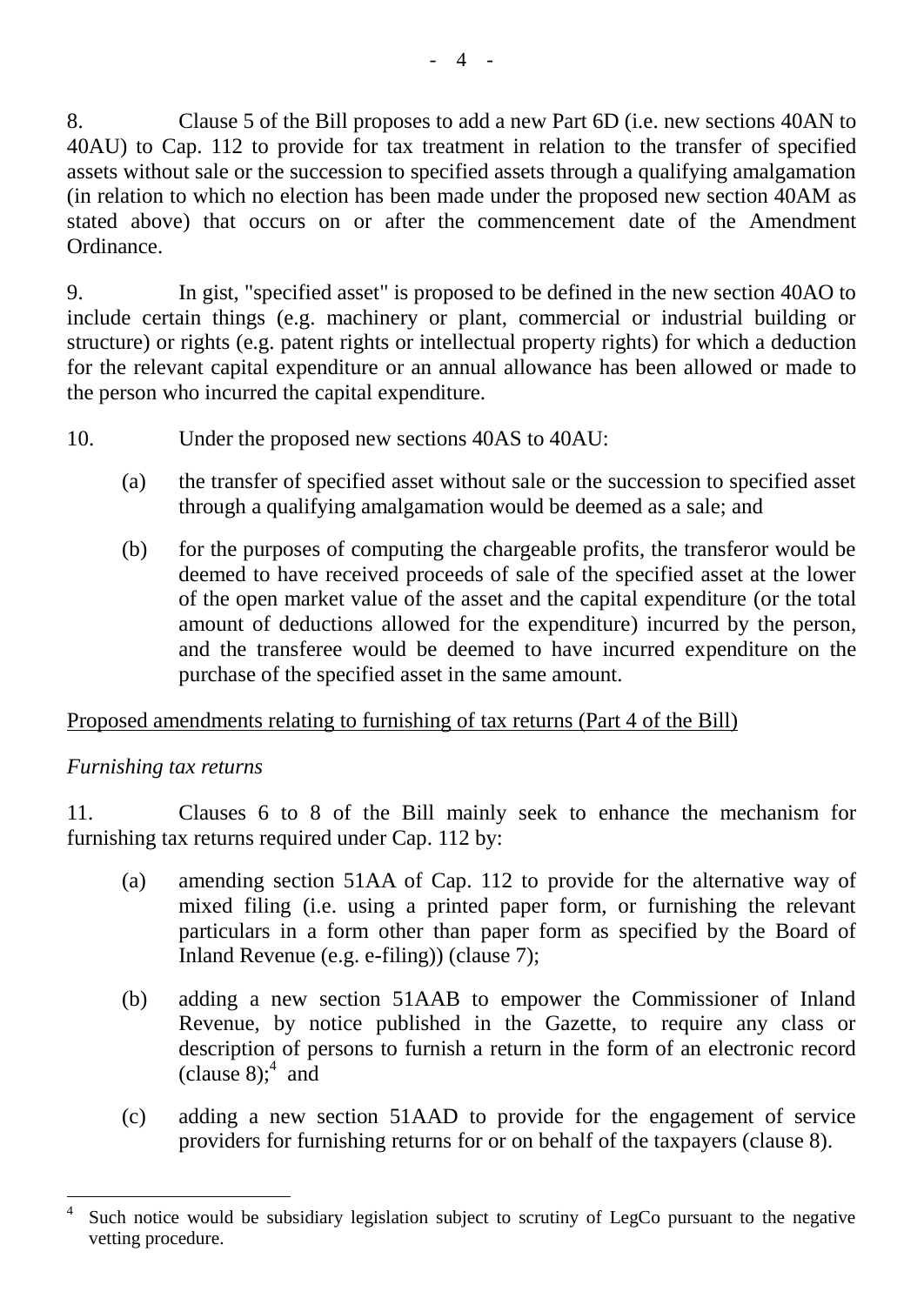# *Legal obligations and liabilities of taxpayers and service providers*

12. Sections 51A, 51B, 80 and 82A of Cap. 112 provide for the legal obligations and liabilities of a taxpayer to make a return and supply information required under Cap. 112. Clauses 9 to 11 and 13 of the Bill propose to amend those sections to the effect that engaging a service provider under the proposed new section 51AAD(1) would not in itself constitute a reasonable excuse for making an incorrect return or supplying false information that has the effect of understating the taxpayer's income or profits chargeable to tax.

13. Clause 12 of the Bill proposes to add new sections 80K to 80N to Cap. 112 to provide for the offences of service provider in relation to furnishing of returns under section 51(1) of Cap. 112. Under the proposed new section 80K, the service provider would commit an offence, punishable by a fine at level 3 (i.e. \$10,000), if the service provider, without reasonable excuse:

- (a) fails to furnish the return for or on behalf of the taxpayer (proposed new section  $80K(2)$ ;
- (b) fails to obtain or retain a confirmation from the taxpayer stating that the information contained in the return is correct and complete to the best of the taxpayer's knowledge and belief (proposed new section 80K(3)); or
- (c) furnishes the return for or on behalf of the taxpayer but not in accordance with the information provided, or instructions given, by the taxpayer to the service provider, and the return so furnished is incorrect in a material particular (proposed new section 80K(4)).

14. The proposed new section 80L seeks to empower the court to order a service provider who commits an offence under the proposed new section 80K(2) or (3) to do the act that the service provider has failed to do. It would be an offence punishable by a fine at level 6 (i.e. \$100,000) if the service provider fails to comply with the court order.

# Proposed amendments relating to deduction of foreign tax (Part 5 of the Bill)

15. Currently, under section 16(1)(c) of Cap. 112, in ascertaining the profits in respect of which a person is chargeable to tax in Hong Kong, limited relief is provided by way of deduction for foreign tax paid to address double taxation arising from charging profits tax on certain specified interest, gains and profits. However, pursuant to section 16(2J) of Cap. 112, such deduction does not apply to foreign tax paid in a territory with a double taxation agreement in force with Hong Kong ("DTA territory").

16. Clauses 14 and 15 of the Bill propose to amend sections 16 and 50AA of Cap. 112 to (a) extend the deduction available for foreign tax paid in respect of specified interest, gains and profits by Hong Kong resident persons and non-Hong Kong resident persons in non-DTA territories to non-Hong Kong resident persons who paid such tax in DTA territories, and (b) provide for the extent of foreign tax deduction allowable to non-Hong Kong resident persons. The Bill proposes that the amendments relating to deduction of foreign tax would apply only in relation to a year of assessment beginning on or after 1 April 2021.